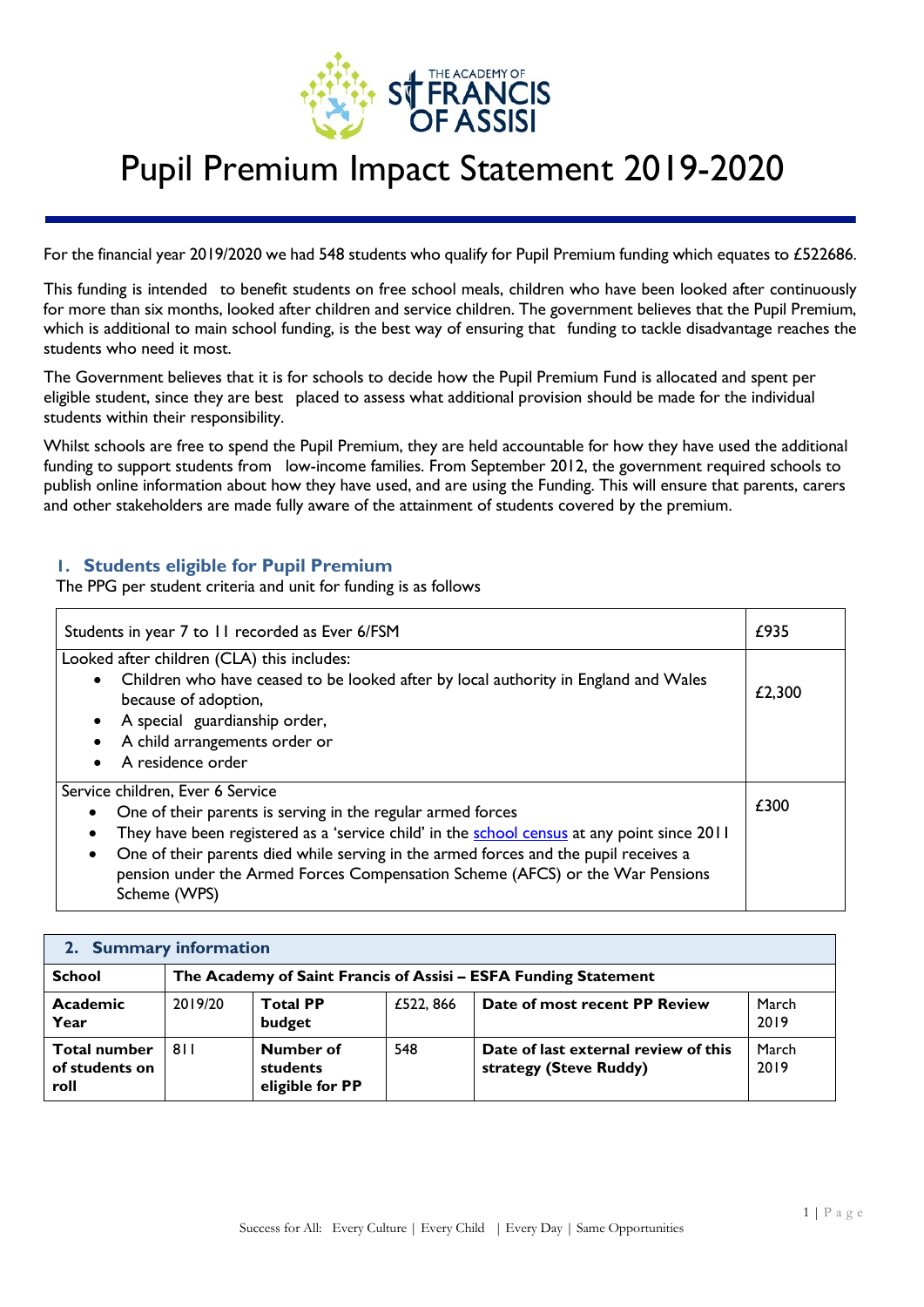

| <b>Cohort</b> |            |     | <b>Disadvantaged</b> | Sub group | <b>SEN DIS</b> |               | <b>WBR DIS</b> |                     |    | <b>EAL DIS</b> |
|---------------|------------|-----|----------------------|-----------|----------------|---------------|----------------|---------------------|----|----------------|
| Year          | <b>NOR</b> | No. | $\mathsf{o}/$<br>70  |           | No             | $\circ$<br>70 | <b>No</b>      | $\mathsf{o}/$<br>70 | No | %              |

7 179 128 71.5 52 82.5 52 83.9 40 54.1 8 | 178 | 117 | 65.7 | 180.9 | 80.9 | 50 | 76.9 | 57 | 55.9 9 | 178 | 126 | 70.8 | | 33 | 80.5 | 41 | 80.4 | 64 | 64 10 | 163 | 111 | 68.1 | 124 | 77.4 | 43 | 82.7 | 47 | 54.7 11 160 113 70.6 20 90.9 52 92.9 47 56.6 All | 858 | 595 | 69.4 | | 167 | 181.9 | 238 | 83.2 | 255 | 57.3

#### **3. Students identified as eligible for PP funding by year group and subgroup January 2020**

| 4. Current Attainment Measures 2019-20          |                                                  |                                              |                             |  |  |  |
|-------------------------------------------------|--------------------------------------------------|----------------------------------------------|-----------------------------|--|--|--|
| <b>Measure</b>                                  | <b>2019 Students eligible</b><br>for PP (school) | 2020 students<br>eligible for PP<br>(school) | 2019 NA (National<br>other) |  |  |  |
| <b>Progress 8 score</b><br>average              | $-0.85$                                          | $-0.53$                                      | 0.13                        |  |  |  |
| <b>Attainment 8 score</b><br>average            | 32.77                                            | 36.99                                        | <b>NA</b>                   |  |  |  |
| % achieving Basics (4+<br>in English and Maths) | 29.7%                                            | 42.7%                                        | 72%                         |  |  |  |
| % achieving EBacc                               | 3.3%                                             | 2.7%                                         | 29%                         |  |  |  |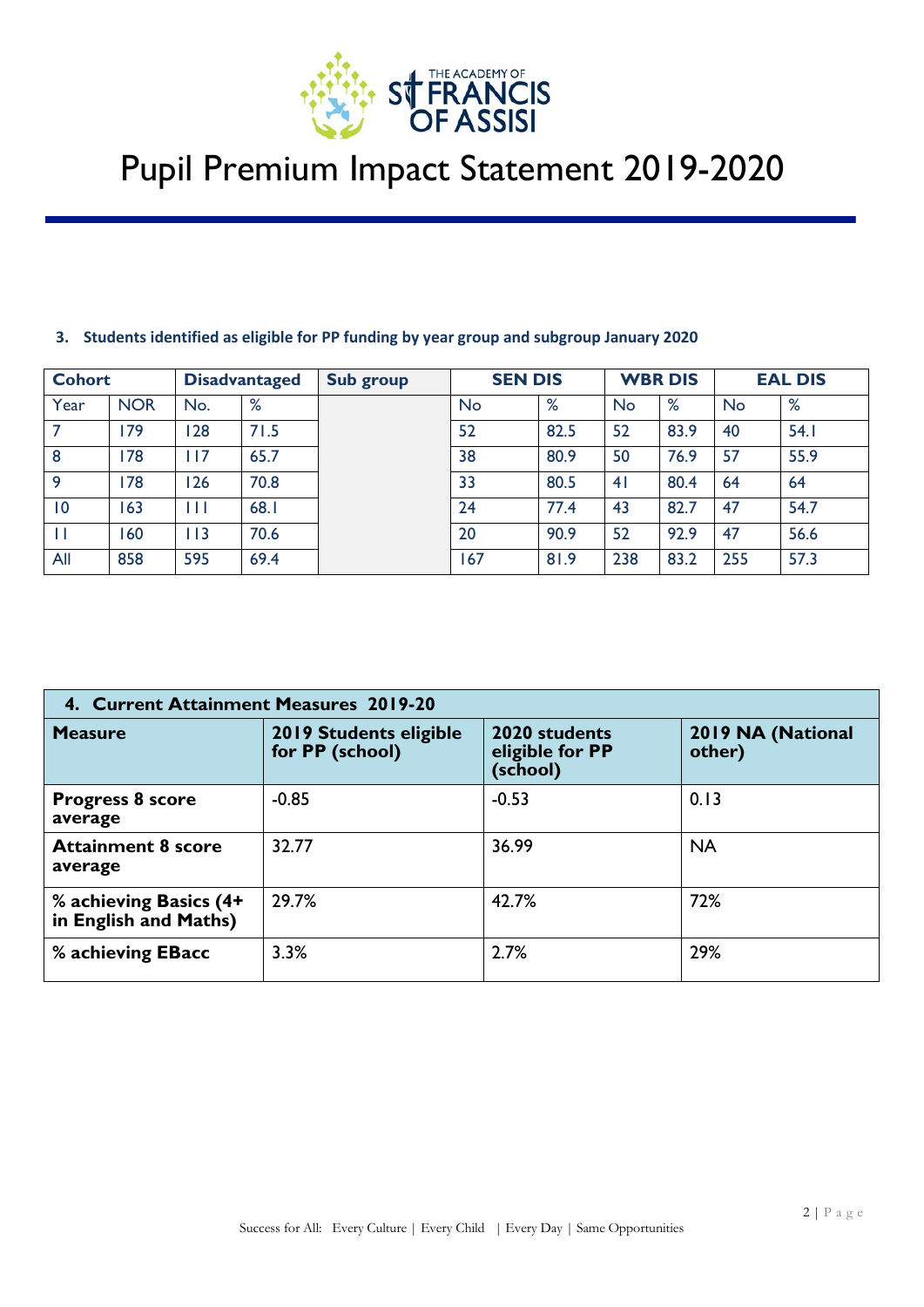

#### **5. Rationale: How are we spending the PPG?**

The spending of pupil premium funding has been partly influenced by external research; such as the Sutton Trust toolkit – see Appendix (1) and the DfE study into effective use of Pupil Premium funding this research outlines effective methods that support improved Pupil Premium achievement.

We have implemented a review of the PPF plan to ensure it has maximum impact upon raising the achievement and attainment of the diverse community we serve here at The Academy of St Francis of Assisi. We have listed specifically students' barriers to achievements bespoke to our own school. We have considered these at grass-roots level rather than a focus upon outcomes for students in Year 11. We feel this will further refine our strategic approach in accelerating the pace of improvement in the progress of pupil premium students in all year groups. We also do not confuse eligibility for the Pupil Premium with low ability and thus focus on supporting our disadvantaged students to achieve the highest levels.

We have taken the views of staff and students themselves into consideration and ensured that the school's value of *'Success For All',* in particular, underpins the rationale for this strategy.

| 6. | Internal and external barriers to future attainment (for students eligible for PP)                                                                                                                                                                   |  |  |  |  |  |  |  |
|----|------------------------------------------------------------------------------------------------------------------------------------------------------------------------------------------------------------------------------------------------------|--|--|--|--|--|--|--|
| А. | On intake for a proportion of disadvantaged students, reading ages are lower than for non-disadvantaged<br>students hindering access to the curriculum and attainment, in particular sub groups, EAL, FSM and SEND.                                  |  |  |  |  |  |  |  |
| В. | Many Disadvantaged students do not have as many opportunities to embrace a wider cultural curriculum and<br>experiences. (links to A)                                                                                                                |  |  |  |  |  |  |  |
| C. | Students' confidence and self-reliance as learners throughout school can prevent them from building and<br>deepening their knowledge base. Complex home situations and a lack of resources for disadvantaged<br>students can limit learning at home. |  |  |  |  |  |  |  |
| D. | The attendance of disadvantaged students often lags behind that of non-disadvantaged students.                                                                                                                                                       |  |  |  |  |  |  |  |
| Е. | Students own expectations and aspirations for their own future are often not as high as their peers, or as<br>high as they should be. In addition social, emotional and mental health issues disproportionately affect<br>disadvantaged students.    |  |  |  |  |  |  |  |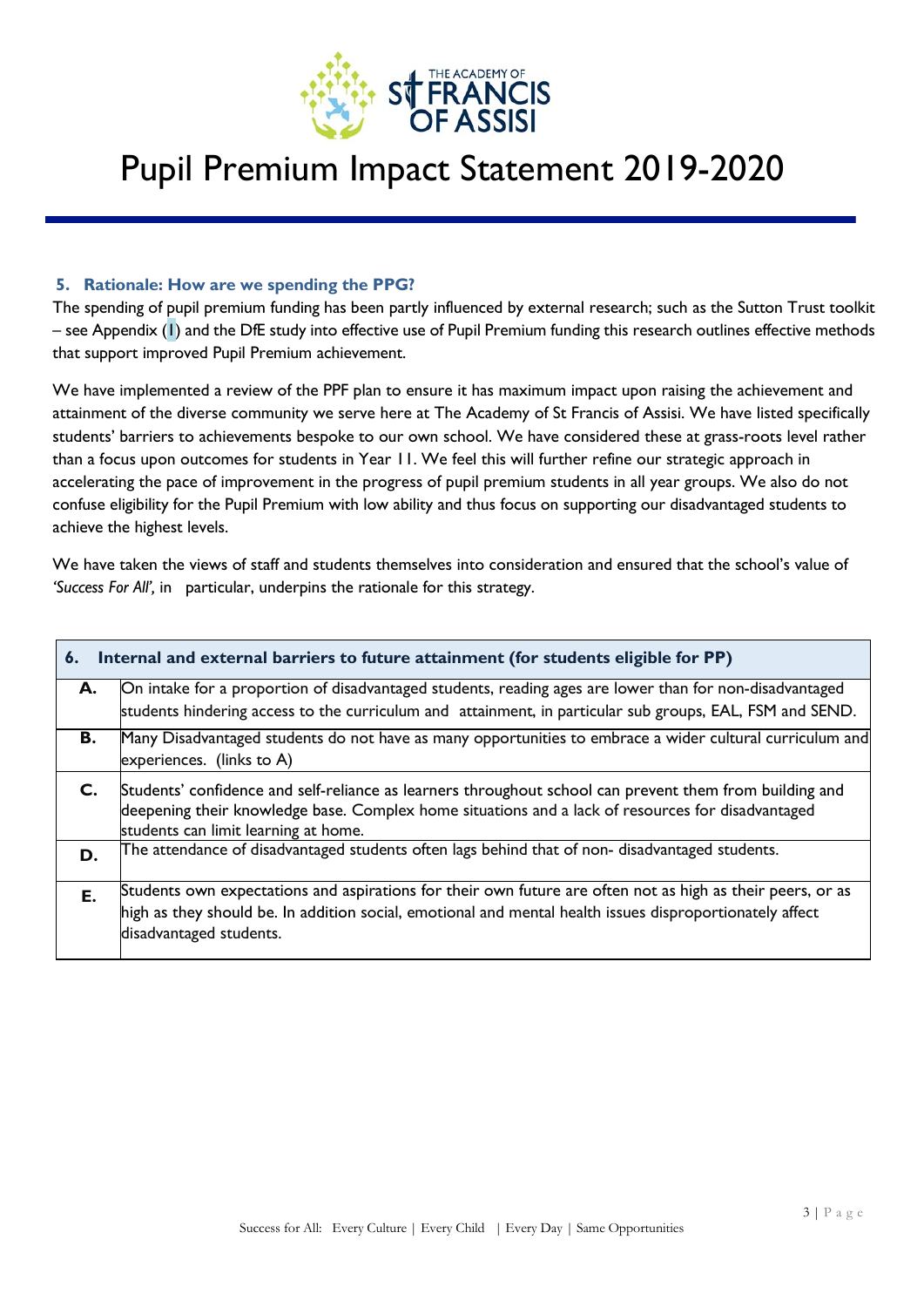



#### **Fig 1**

Strategies proven, by EFF toolkit, to have high to moderate impact and are low cost are:

- Meta cognition and self reflection (+ 8 months)
- **•** Effective feedback  $(+ 8$  months)
- Reading comprehension strategies  $(+ 5$  months)
- Homework ( + 5 months)
- One to one tuition  $(+ 5$  months)
- Social and emotional learning (+ 4 months)
- Behaviour interventions  $(+ 3$  months)

### **7. Whole School Context**

The Academy serves an area of Liverpool where the level of social deprivation is in the 10% most deprived areas of the country. The percentage of students who are identified as pupil premium is 63% and the percentage of students for whom English is an additional language is now 45%, many of whom are new to the country. We celebrate being multi-cultural school with students from all over the world with a breadth of cultural, religious and life experiences. There are 44 languages spoken at the Academy. The population at The Academy of St Francis of Assisi is transient.

### **Pupil Premium Promise: Quality First Teaching**

We understand the importance of ensuring that all curriculum planning teaching meets the needs of each learner, rather than relying on intervention to compensate. Therefore, we develop teacher talent by investing in practice and coaching so that our curricular goals are met. We practise key techniques collectively as a staff during weekly teaching and learning briefings and engineer more tailored practice during one-to-one collaborative coaching sessions. Our pedagogical approach to improving learning is underpinned by Rosenshines Principles of Instruction which informs our teaching and learning 5 essentials.

### **Learning Habits for a Vibrant and Diverse Community**

We are a family who celebrate diversity and a unique individuality. We do insist on good learning habits with the highest of expectations for all, regardless of background, faith or ability and this visible. We have very clear standards and rules about readiness to learn, good time keeping, respect, pride and presentation as well as having the right equipment; students are clear that they have to be ready to learn. Our uniform is smart and students are expected to wear it with pride. There is an emphasis on strong attention to detail and routine. Our growth programme underpins our personal development strategy and our ethos aims to develop character and equip students with the belief that they can contribute to the world with confidence.

### **Success for All-Raising Aspirations and Broadening Experiences**

they can achieve, at least in line with their peers across the country, is a reality addressed through our dedicated careers programme and scholarship programmes. Over 50% of our students live in the five most deprived areas of Liverpool, one of the UK's most significant areas of socio-economic challenge. Our priority is to raise aspirations, encourage young people to have a growth mindset, and to progress onto higher education. The message at ASFA is **'***Success For All'* with 'All' acknowledged as being a small, but powerful, word. We continuously expose students to University and programmes on offer and we are intent on ensuring that students' current identified barriers to becoming confident enough to believe